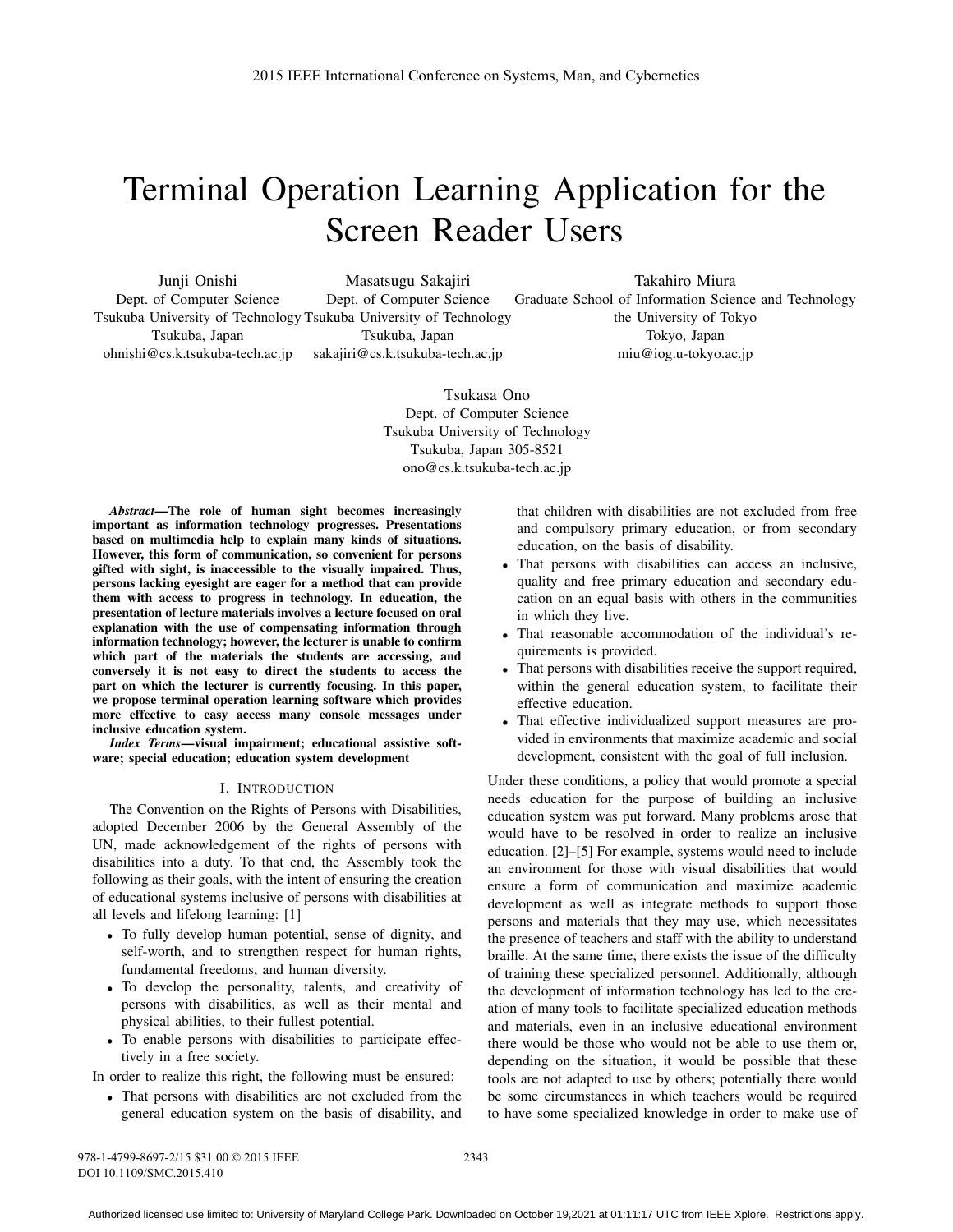these tools. The education system of the future should require a minimum of specialized skill or knowledge while being able to present information that may be received by anyone.

That is why we began conducting research into the development of an education system that may be used by everyone, students and teachers alike, without the need for specialized knowledge or technical training. Fig.1 displays our research phase to this point. The primary factor inhibiting the visually impaired is visual information. In the field of education, visual information has the advantage of being the most effective way of getting students to comprehend material. In a presentation, slides present visual information to facilitate understanding in learners. These methods may not be used with persons with visual disabilities, however. In the majority of cases, information must be conveyed in written form [6]. This affects teaching methods in that if visual information cannot be used, education must make use of materials that are either tactile or written. Considering an inclusive education in which sighted persons are educated in the same environment, to those who are sighted, understanding the topics covered in class without the use of visual information is extremely difficult. Even if written and visual information are presented together, the visual information may be understood immediately, while the written information needs to be read in full before its contents are understood, which would lead to a gap in the amount of time it takes to convey information to different students. In particular, demonstratives such as "this" and "that" do nothing for students with visual disabilities, so the teacher often needs to adopt a specialized way of speaking. With these problems in mind, we began with the development a system that could, for instance, instantaneously convey the written information from a slide, and progressed to the development of a graphical display system that could make use of a device with a tactile display. The result of this was the realization of a method that allows the information shown by teachers to be represented in devices with braille and tactile displays held by the students, and also to transmit a simultaneous facsimile of the visual information displayed on slides. We observed that the use of this system allows students with visual disabilities to grasp information more quickly, and confirmed that it would be effective as a tool for educational support. We are currently researching remote support that would combine these methods with a guide using a kinesthetic device for the understanding of more complex visual information.

We must also expand the range of work in which persons with visual disabilities may make full use of their abilities so that they may lead more active lives in society. Although the development of information technology has led to an increase in the number of places where they may work, we still cannot say that this process is complete. We have ourselves helped in the education of persons with visual disabilities who were intent on entering the field of information technology and sent them to work at numerous IT companies, but the reality remains that they face limits even within the limited range of fields available to them. That is why we began developing educational support tools that would help persons with visual

disabilities to become systems engineers and in particular to operate a console to set up network devices and manage servers. We came to develop software that would aid in the expansion of their range of work by allowing them to learn how to make use of the technology precisely. Looking into methods for persons with visual disabilities to operate a console, we discovered that there were already a number in existence.

One of these is to use an application called BRLTTY [7]– [11] that allows the output of a Linux console to be converted into output on a braille device. BRLTTY is a daemon that provides persons with visual disabilities access to a console through the use of a braille display. Running a braille display provides a function that reflects what is displayed on-screen. Making use of this function allows information to be grasped via audio or touch by sending the written information on a console screen to a screen reader or a braille display, and it is used by persons with visual disabilities who use Linux.

Other methods include the use of screen readers such as Jaws in conjunction with existing terminal software such as Tera Term. All of these methods provide a certain amount of control, but present the following issues:

- They require the use of a specific OS to run.
- Even if the console information displayed in a meaningful form as visual information can be easily read or output on a braille display, this does not always mean that its meaning will be easily grasped.

Most methods operate on the basis of simply using the current display as-is, and converting that into a form that may be output in a different medium. Words and speech constitute a dimension that is fundamentally separate from images, so the direct conversion of images cannot be said to work well at all. Our examination of terminal software for this paper revealed that while it is certainly possible to confirm the results of command input by having it read or using a braille display, when a variety of commands are used, it becomes difficult to discern where one output ends and the next begins, which is frequently indicated as a source of extreme difficulties in confirming the contents of a given screen.

For example, students point to the following disadvantages:

- All of the text is read, but it is only read a single time, making it difficult to grasp in its entirety.
- When information is missed, the arrow keys may not be used to go back in order to confirm it.
- When there is a great deal of output, it is extremely difficult to precisely grasp the desired information.

In order to resolve these issues, we developed an experimental terminal interface learning software program that would be tailored to those with visual disabilities while also being designed such that it would not lead to a gap in control for sighted people, and the results of our trial are described in this paper.

### II. DESIGNING THE SOFTWARE

*A. System Configuration* The system configuration for our prototype is shown in Fig.2. Using normal terminal software, the application should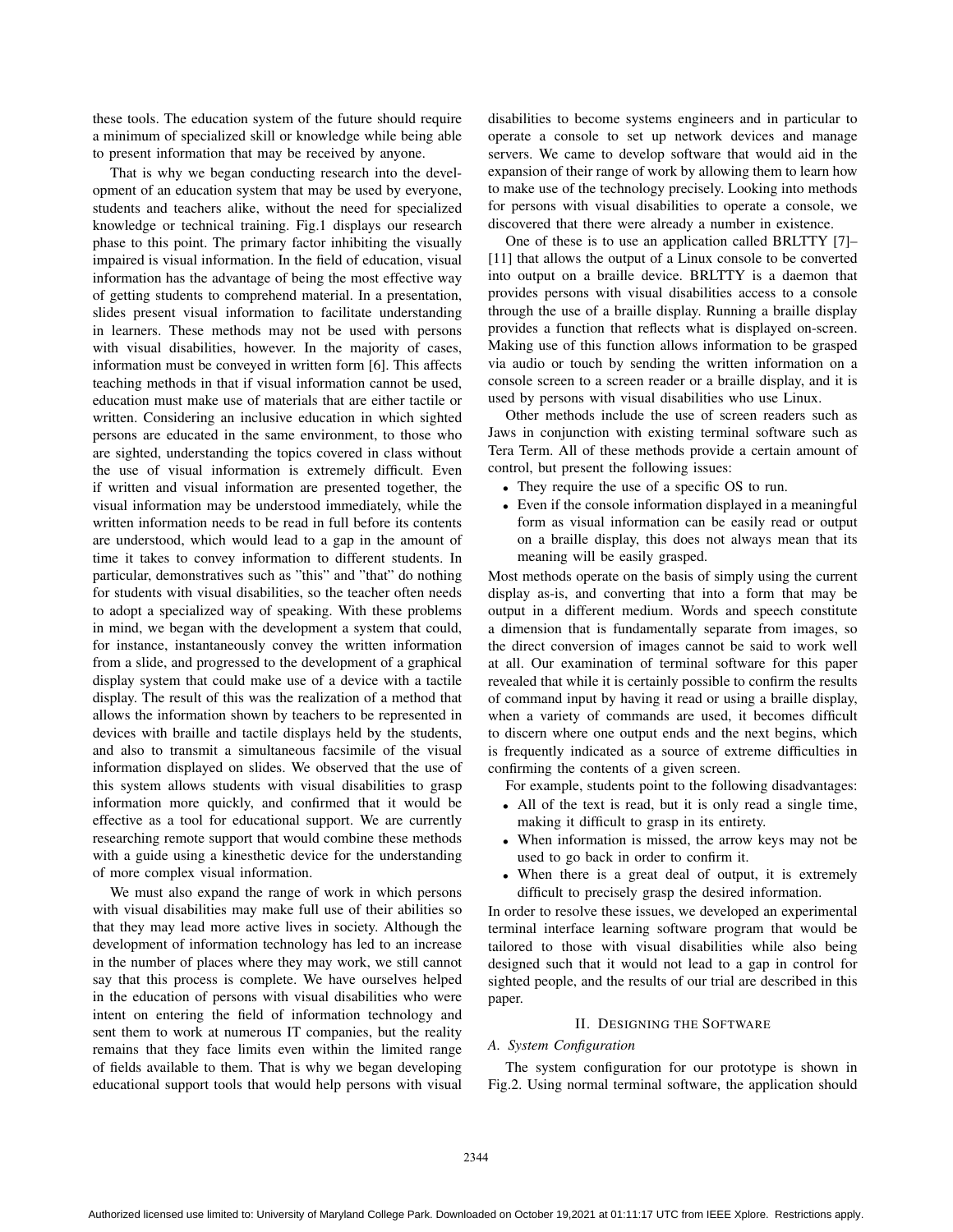

Fig. 2. Overview of our developed system components.



Fig. 1. The strategy of our study for the development of teaching support software for the blind.

be connected to the same network segment as a server that has had a version of Linux OS prepared for the connection installed. To use the application, the student runs the program, which will automatically connect to the server using SSH protocol and switch to console operation. The experimental software has a dedicated command entry text box, and when a command is entered, the results are given in the form of a list, designed such that the message on each line may be confirmed either on a braille display or by screen reading.

The computers and braille displays used with the experimental software are as follows: Client Operating System

OS: Japanese Language Windows 7/8/8.1

Screen Reader: PC Talker 7/8, from Kochi System Development

Other Specifications: An environment capable of running Windows is required.

CPU: A minimum 1GHz processor that supports PAE, NX, and SSE2.

Memory: 1GB (32-bit) or 2GB (64-bit)

Free Hard Drive Space: 16GB (32-bit) or 20GB (64-bit)

Graphics Card: Microsoft DirectX 9 graphics device (with WDDM driver)

Framework: .Net Framework 4/4.5/4.5.1/4.5.2

Braille Display

From KGS: Braille Tender BT46

Main Specifications

Braille Display: 46 boxes with 8 protruding pins each Connection: USB

Development of the software described in this paper took place in the following environment: Development Tool Visual Studio 2013 C#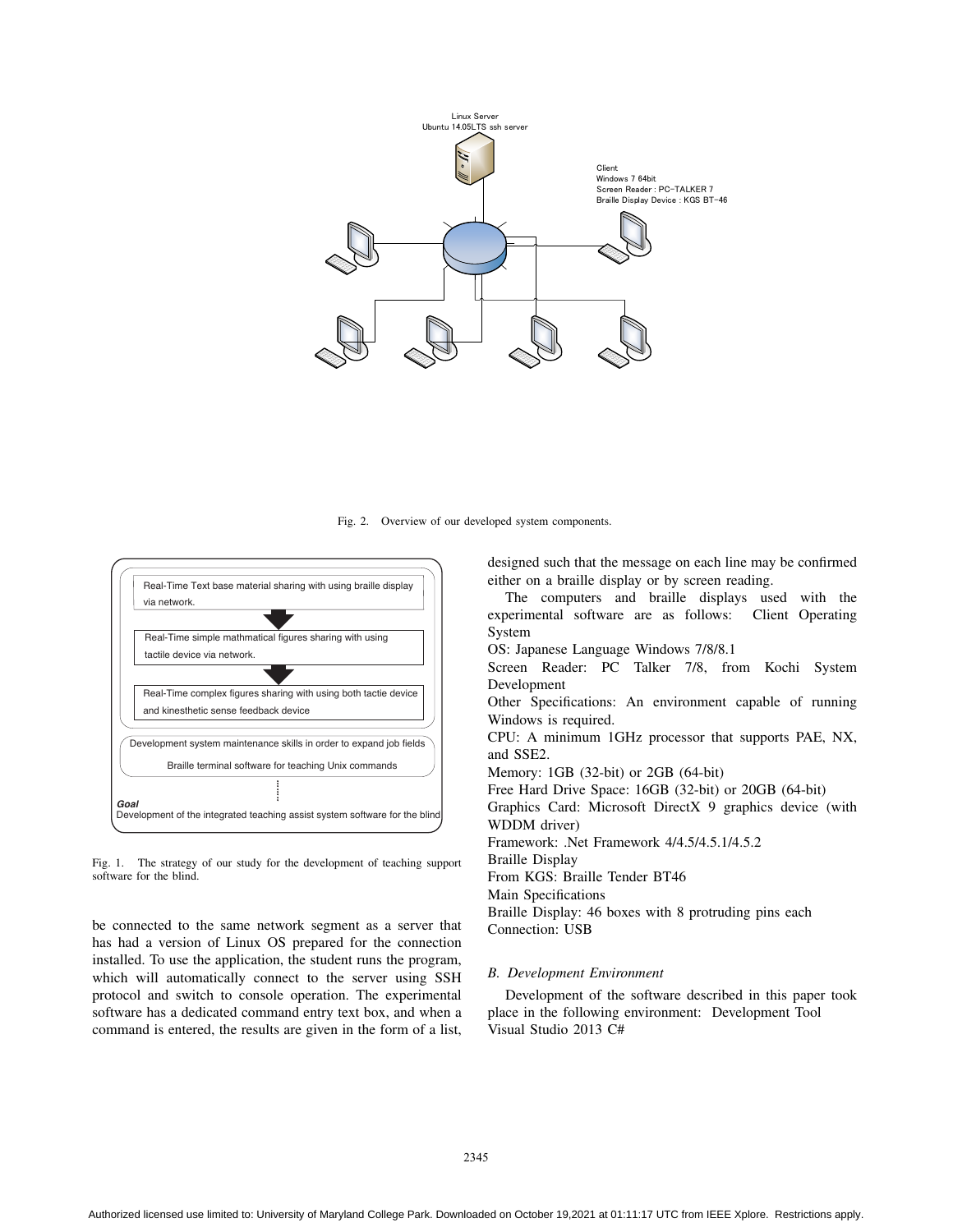TABLE I VISUAL STATUS OF EACH STUDENT INVOLVED IN THE SOFTWARE TRIAL LECTURE

| Students | Visual status             |
|----------|---------------------------|
| А        | <b>Blind</b>              |
| в        | <b>Blind</b>              |
| C        | Readable font size: 14pt. |
| D        | Readable font size: 12pt. |
| E        | Readable font size: 16pt. |
| F        | <b>Blind</b>              |
| G        | <b>Blind</b>              |



Fig. 3. Network environment

Development Environment OS Windows 8 64-bit

We confirmed that the software we developed could run on the 64-bit version of either Windows 7 or 8. In order to use a

braille display and screen reader, it is necessary to install PC Talker 7/8.

SSH Communication API Module SharpSSH [13]

Provides an API that can communicate with the SSH server application running on the server which may be combined with any .Net application. We used it with the software we developed in order to establish and manage an encrypted communication channel between the server and the client.

## C. Software Functions

The functions of our experimental software are as follows:

- 1) To convey the text information of commands and output on a braille display.
- 2) To include numbers for each line in a list in order to identify a given line so that any past output results may be easily accessed.
- 3) To allow the use of the following key combinations for basic console operation:
	- CTRL + C (Cancel)
	- CTRL  $+ Z$  (Abort)

## III. RESULTS OF TRIAL FOR EXPERIMENTAL SOFTWARE

From our network programming classes, eight students with visual disabilities, ages 21-24, whose visual statuses are as printed in table I, were instructed in command operation in a Unix environment, using the experimental software we had

developed, and we studied the effects. Fig.3 shows an overview of the network environment at the time of the experiment. The following commands were used as operations:

- File operation commands such as ls, cd, and touch
- Network operation commands such as ifconfig, tcpdump, ping, netstat, and traceroute
- Compiling and execution of C programs using console output using GCC

First, all of the students were able to run the program and log into the Unix server without any problems, and they were also all able to understand that the program was waiting for command input. Fig.4 shows a screenshot of the time immediately after the program started. All of the students correctly understood that line 22 of this screen indicated that the program was waiting for command input. All of the students also correctly understood the output messages from the login on lines 1-20. Next, as the area for inputting commands is, in contrast to conventional terminal software, set up separately, the students were able to clearly discern the command input and transmit commands successfully. All of the students were also able to comprehend the resulting output accurately. All of the students were also able to transmit commands precisely when directed by their instructors, and succeeded in carrying out all of the commands without any individual support. The first reactions of the students were positive; all of the students were able to grasp the material easily, and they commented that the impact of using the software for the first time was immense.

Following a brief trial operating the program, students were asked to comment on the experimental software, and the responses we collected were as follows:

(1) It was considered easy to use in that:

- Being able to read the numbering for each line was very convenient, allowing one to check the necessary output information quickly.
- It was very convenient to be able to check the output results as many times as necessary while following the log using the screen reader.
- The application is able to switch its focus to the output screen after a command has been carried out, which made confirming the result simple.
- Students often felt the various limitations of conventional terminal software, but this experimental software had none of those problems and the screen reader function worked effectively.

(2) Useful functions to add in the future

- A word completion function for the entry mode would be convenient.
- It would be better if messages would not be cut off midway when displayed in list form.
- A function that could display and check output results and command log by category.
- As the screen reader and the braille display were prioritized, the location of the control code transmit button is difficult to find, and we feel that there is no real need for the button itself.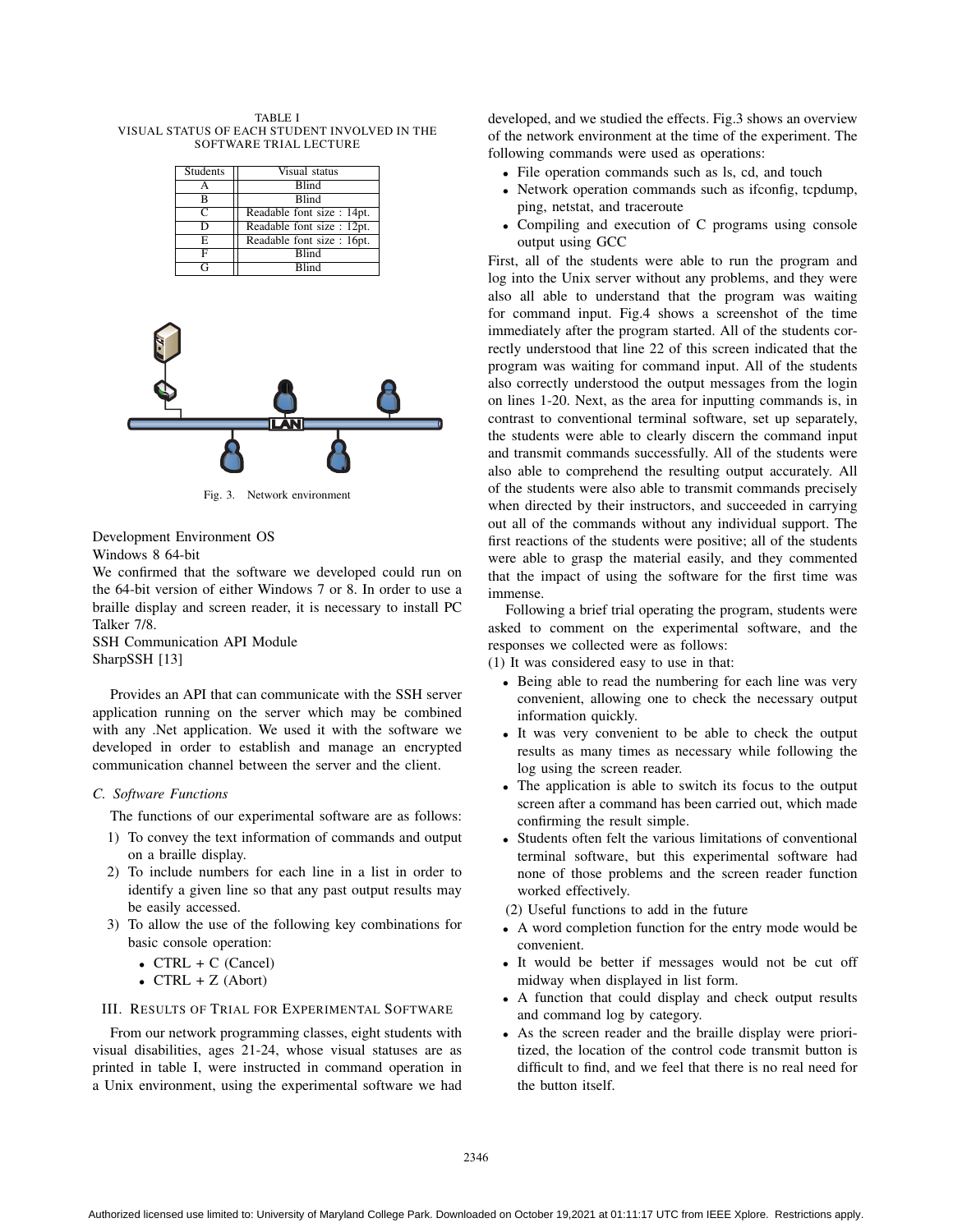

Fig. 4. Screenshot of developed software

- Making it possible to copy error messages in the output results to the clipboard would make it easier to deal with errors.
- Assigning shortcut keys to the most frequently used commands would increase program usability.

We were able to collect the useful comments above for future improvements to the program. The overall opinion was that the application was easier to use than conventional terminal software. Because of the improvements to the operating environment, the blind students who had previously worked with a Unix terminal were able to confirm the effectiveness of switching from software such as Tera Term to our experimental software.

Existing terminal software that left one to completely depend upon the screen reader function gave rise to many problems, including being unable to easily check the status of a command operation or the status of a message on the output screen, which led to the necessity of helping students with their problems individually. Among the advantages found by instructors was the fact that with this experimental software, in addition to a dramatic reduction in the number of issues requiring individual help, the list of output messages is matched with a line number index made it possible for students to easily share the contents of a specific output message with instructors during class simply by pointing them to its line number.

#### IV. CONCLUSIONS AND FUTURE WORK

For our study, we were able to create console terminal software that would respond to screen readers and braille displays which could be effectively employed in teaching students with visual disabilities how to operate a console command terminal. Moreover, the effectiveness of this software in student learning was confirmed through trials conducted in

network programming courses. With the particularly dramatic improvement of the operating environment for completely blind students, the program received a good deal of praise for the fact that it made checking output messages a simple task.

At present, the output in response to commands is displayed only as a simple list, and at times it was found difficult to understand the connections between commands and output messages when checking past messages. This led us to determine that it would be necessary to improve the interface in the future to allow features such as the sorting of output messages by the command to which they responded. We also expect to be able to develop software that would feature improved command history functions, including being able to recall past commands by category or instantaneously check the command history together with the resulting output messages, in order to further reduce the gap in console operating time between sighted persons and those with visual disabilities. Also, in order to create an educational tool that would be effective when used by teachers who are not accustomed to students with visual disabilities or who are teaching remotely, we are considering the development of a networklinked educational support tool that would allow the teacher to check students' console screens remotely in order to provide appropriate instruction. In addition, we have to improve the user interface with investigating current user interface issues of our developed software.

In reality, it is difficult to rapidly prepare an educational environment with reasonable accommodation and it is impossible to simply train teachers who specialize in special education en masse. Our most important goal was to develop a compensatory tool that would limit the specialized measures necessary to provide reasonable accommodation and that could